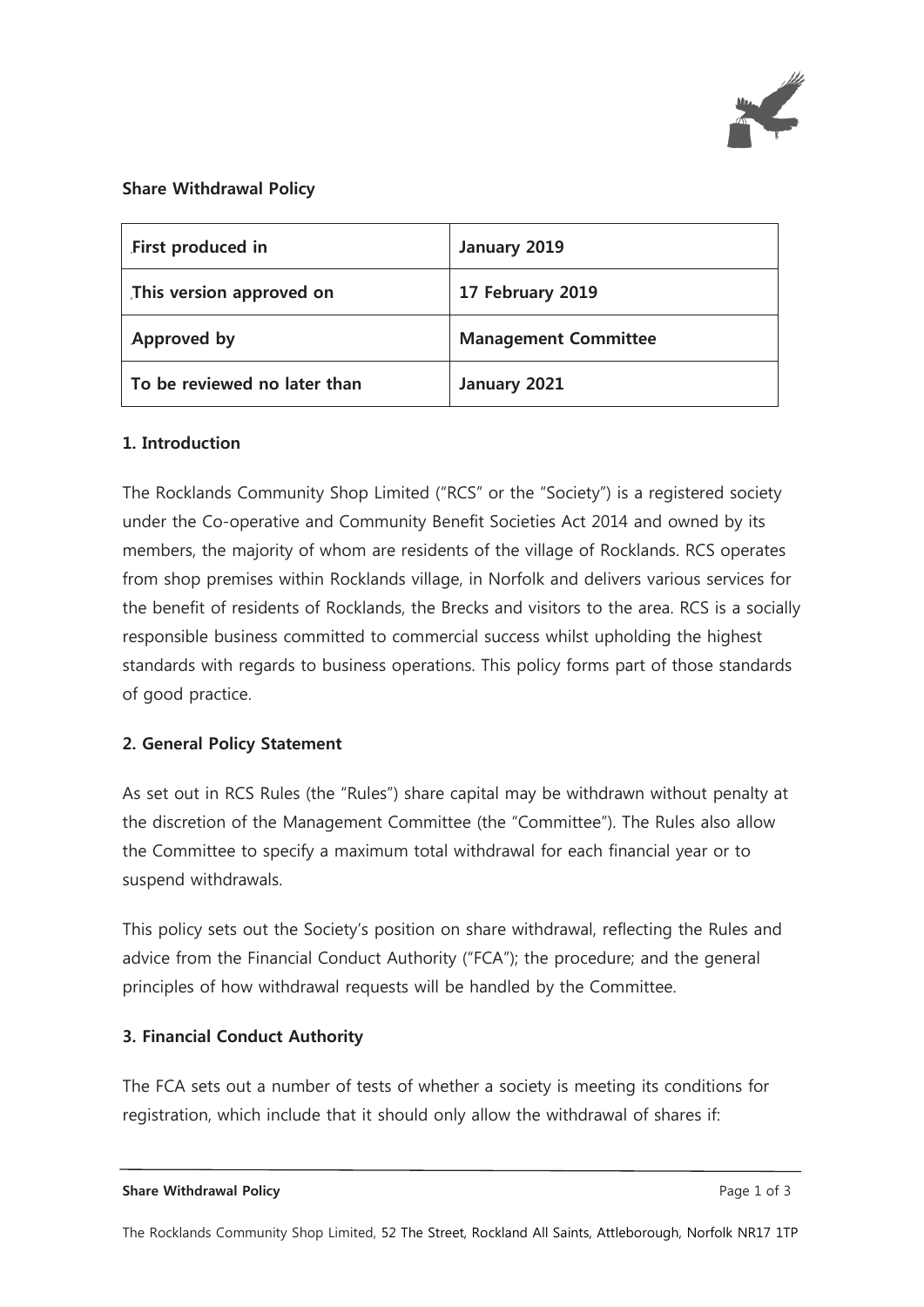- It has trading surpluses that match or exceed the value of shares involved; and
- The directors believes the society can afford to pay its debts, taking into account:
	- (1) all of its liabilities (including whether it will be able to pay its debts at the date of withdrawal and, for a year after that, any contingent or prospective liabilities); and
	- (2) the society's situation at the date of the transaction.

## **4. Share Valuation**

Under the Rules, shares will never be worth more than their nominal £10 face value, and may under exceptional circumstances have a lower value attributed by the Committee.

## **5. Converting Shares to Donations**

Noting that many members purchase shares in community organisations for nonfinancial reasons, with a view to realising a social rather than a financial return, some members may regard the monies paid to purchase their shares as a donation. In such circumstances the Society provides an option to surrender some of the share value back to the Society, in which case those shares would be cancelled and their value becomes a donation. To retain membership of the Society a minimum £10 share must be retained.

## **6. Share Withdrawal Procedure**

The following procedure has been chosen to make the withdrawal process as fair and transparent as possible.

- 1. Members may request the withdrawal of shares at any time by completing the Share Withdrawal Form available on the RCS website or by requesting a copy from the Membership Secretary. Completed forms must be returned, along with a copy of the share certificate(s), to the Membership Secretary.
- 2. Applications received by  $31<sup>st</sup>$  March each year will be considered in April of the same year (applications received after this date will not be considered until the following year).
- 3. On  $1<sup>st</sup>$  April each year (or as soon afterwards as is reasonably practicable) and following approval of the Society's annual accounts for the previous year the

**Share Withdrawal Policy Page 2 of 3**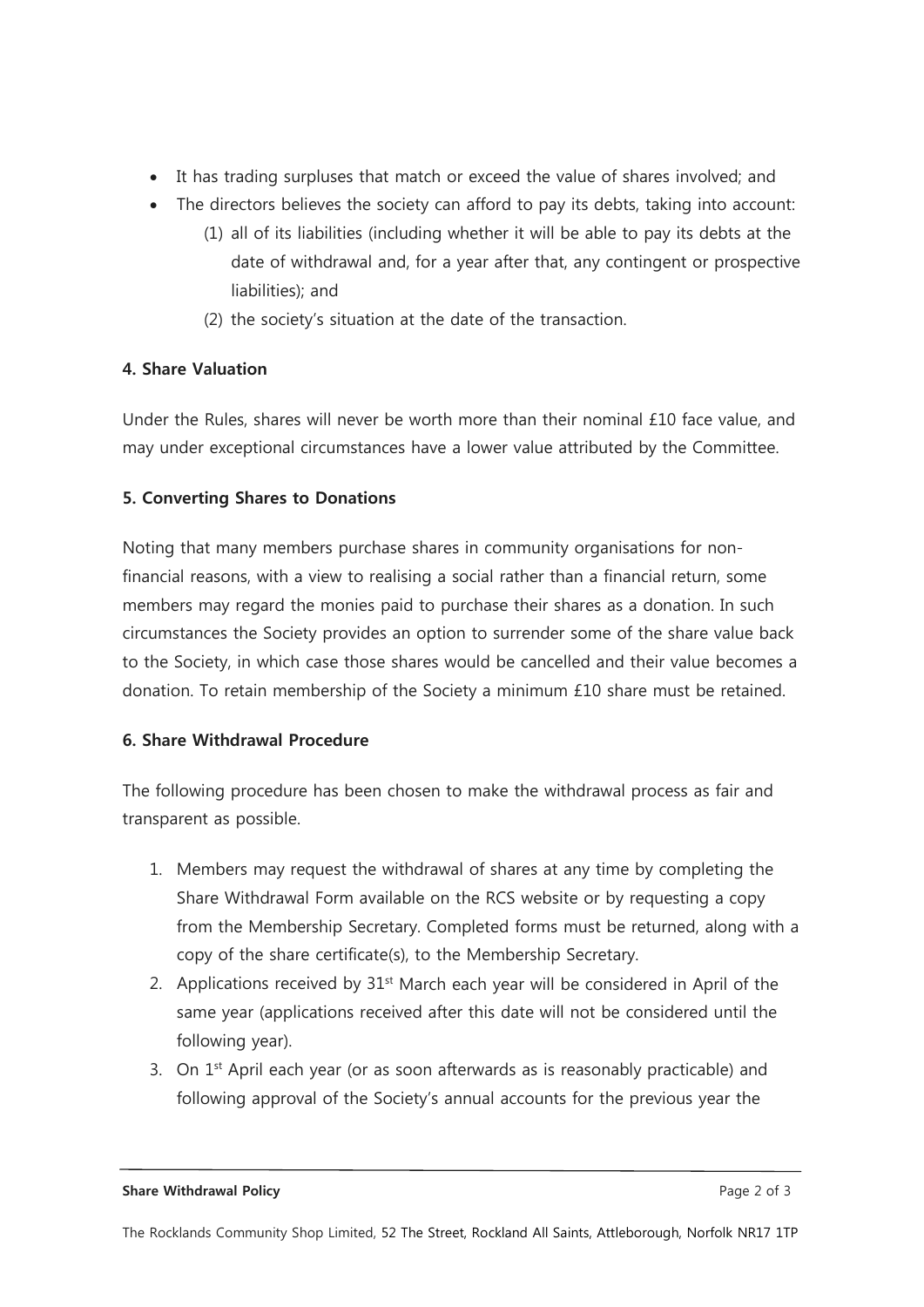Committee, after consultation with the Society's Accountants and Auditors, shall agree (subject to sufficient reserves being available) an amount of funds (the "Repayment Fund") to be set aside for the repayment of share monies. The amount, which will be determined by the Committee in its sole discretion, will be informed by:

- (1) the financial return from the previous year;
- (2) new share purchases;
- (3) the FCA tests as incorporated into the RCS rules; and
- (4) the total value of withdrawals requested by  $31<sup>st</sup>$  March each year
- 4. Share withdrawals will be allocated on a pro rata basis rounded down to the nearest whole share so that withdrawals will be limited to the value of the Repayment Fund in each year. Members may request withdrawal of any unpaid balance remaining by making a new application in the following year(s). (e.g. if the total value of share withdrawal requests is less than the amount set aside in the Repayment Fund all requests received that year will be fully satisfied, but if the total value of share withdrawal requests is twice that of the Repayment Fund half the amount requested that year will be paid out)
- 5. Withdrawals will be made each year as soon as possible after the amount of the Repayment Fund has been agreed by the Committee.
- 6. It is recommended that Members retain at least one  $£10$  share in order that they can have a say in how the Society is run. Those who withdraw all their shares will cease to be Members and will therefore not be able to vote in the election of Committee members or on other matters at Members' meetings.
- 7. On the Death of a member, shares may be transferred to another party. However, if the wish is for those shares to be withdrawn, the Committee may deal with any request due to death of a member separately as a priority. Funds will be returned on receipt of original share certificates and sight of the deceased shareholder's will confirming that the shares can be transferred.